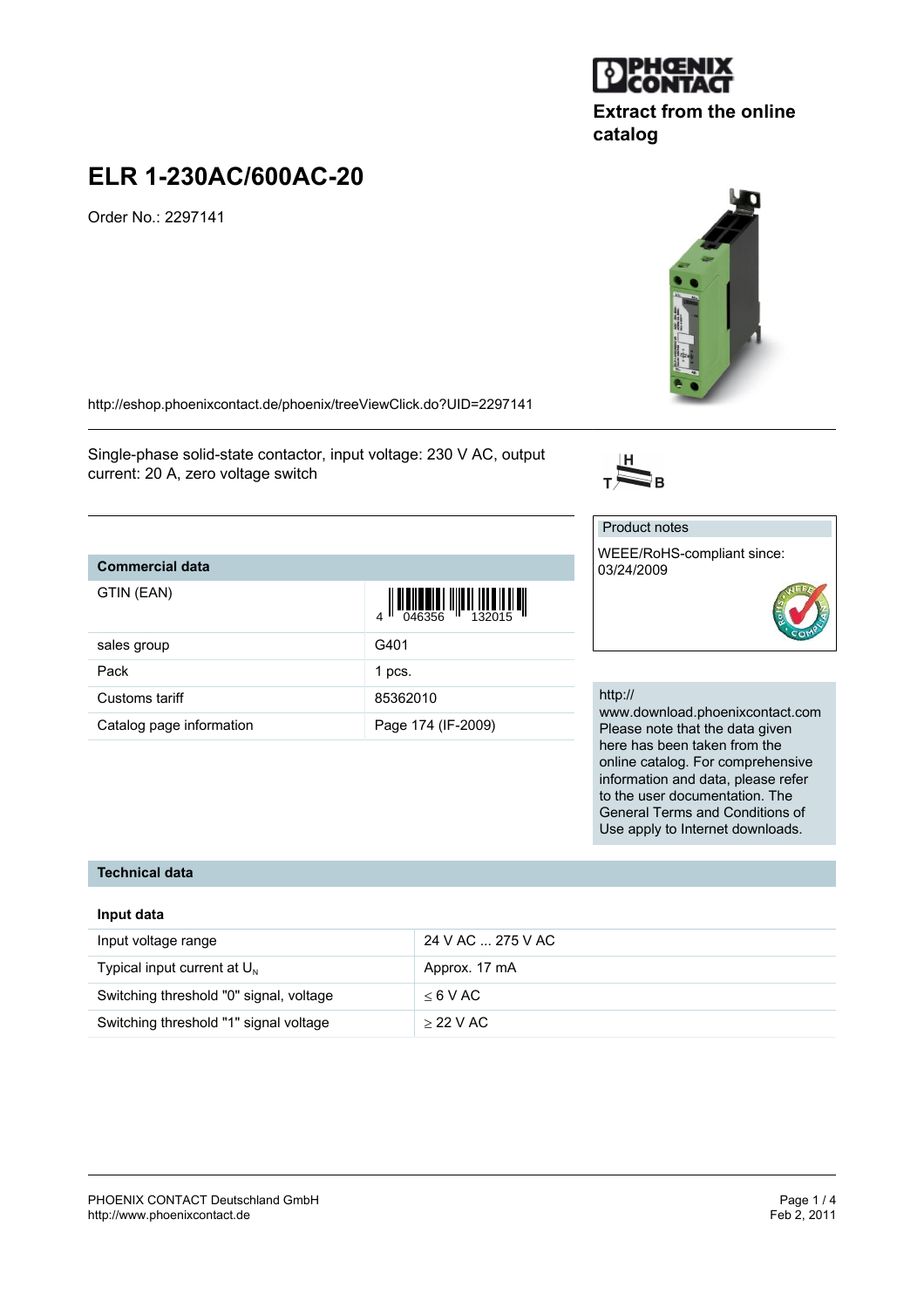| Transmission frequency                  | 6 Hz                                                  |
|-----------------------------------------|-------------------------------------------------------|
| Operating voltage display               | Green LED                                             |
| Output data, load relay                 |                                                       |
| Nominal output voltage range            | 42 V AC  660 V AC (45/65 Hz)                          |
| Periodic peak reverse voltage           | 1200 V                                                |
| Mains frequency                         | 45 Hz                                                 |
|                                         | 65 Hz                                                 |
| Load current                            | 20 A (see derating curve)                             |
| Leakage current                         | < 3 mA (In off state)                                 |
| Residual voltage                        | < 1.6 V                                               |
| Surge current                           | 250 A ( $t = 10$ ms)                                  |
| Max. load value                         | 525 $A^2$ s                                           |
| Type of protection                      | <b>RCV</b> circuit                                    |
| Protective circuit/component            | RCV circuit                                           |
| General data                            |                                                       |
| Width                                   | 22.5 mm                                               |
| Height                                  | 103 mm                                                |
| Depth                                   | 103 mm                                                |
| Test voltage input/output               | 4 kV <sub>rms</sub>                                   |
| Ambient temperature (operation)         | -30 °C  70 °C                                         |
| Ambient temperature (storage/transport) | -30 °C  70 °C                                         |
| Mounting position                       | Vertical (horizontal DIN rail)                        |
| Assembly instructions                   | Can be aligned with $\geq$ 22.5 mm spacing            |
| Name                                    | Air and creepage distances between the power circuits |
| Standards/regulations                   | EN 61000-4-2                                          |
|                                         | EN 61000-4-3                                          |
|                                         | EN 61000-4-4                                          |
|                                         | EN 61000-4-5                                          |
|                                         | EN 61000-4-6                                          |
|                                         | EN 55011                                              |
|                                         | <b>Basic insulation</b>                               |
| Rated surge voltage / insulation        | <b>Basic insulation</b>                               |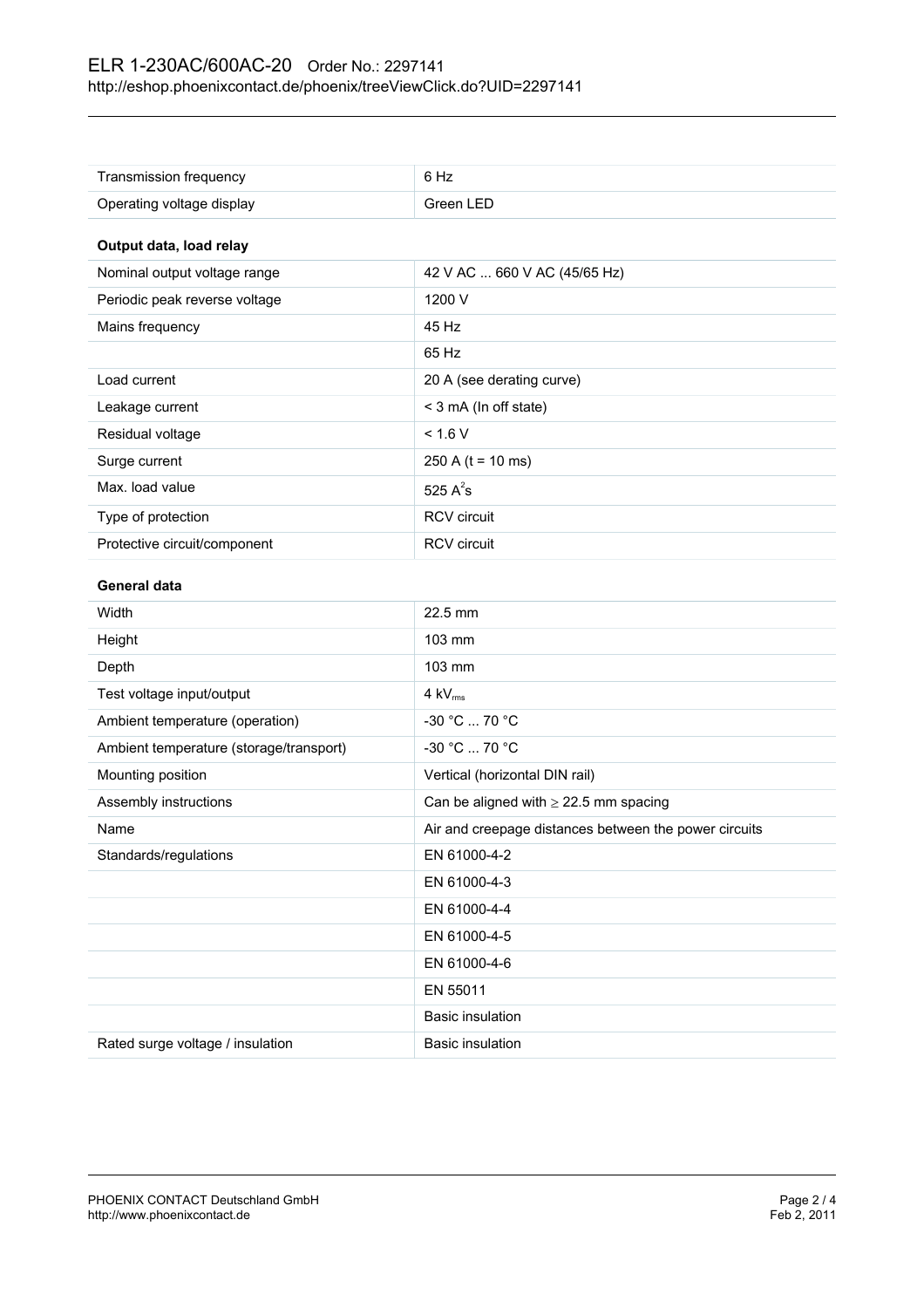**Certificates / Approvals**



Certification CUL, UL

### **Diagrams/Drawings**

Block diagram



Diagram